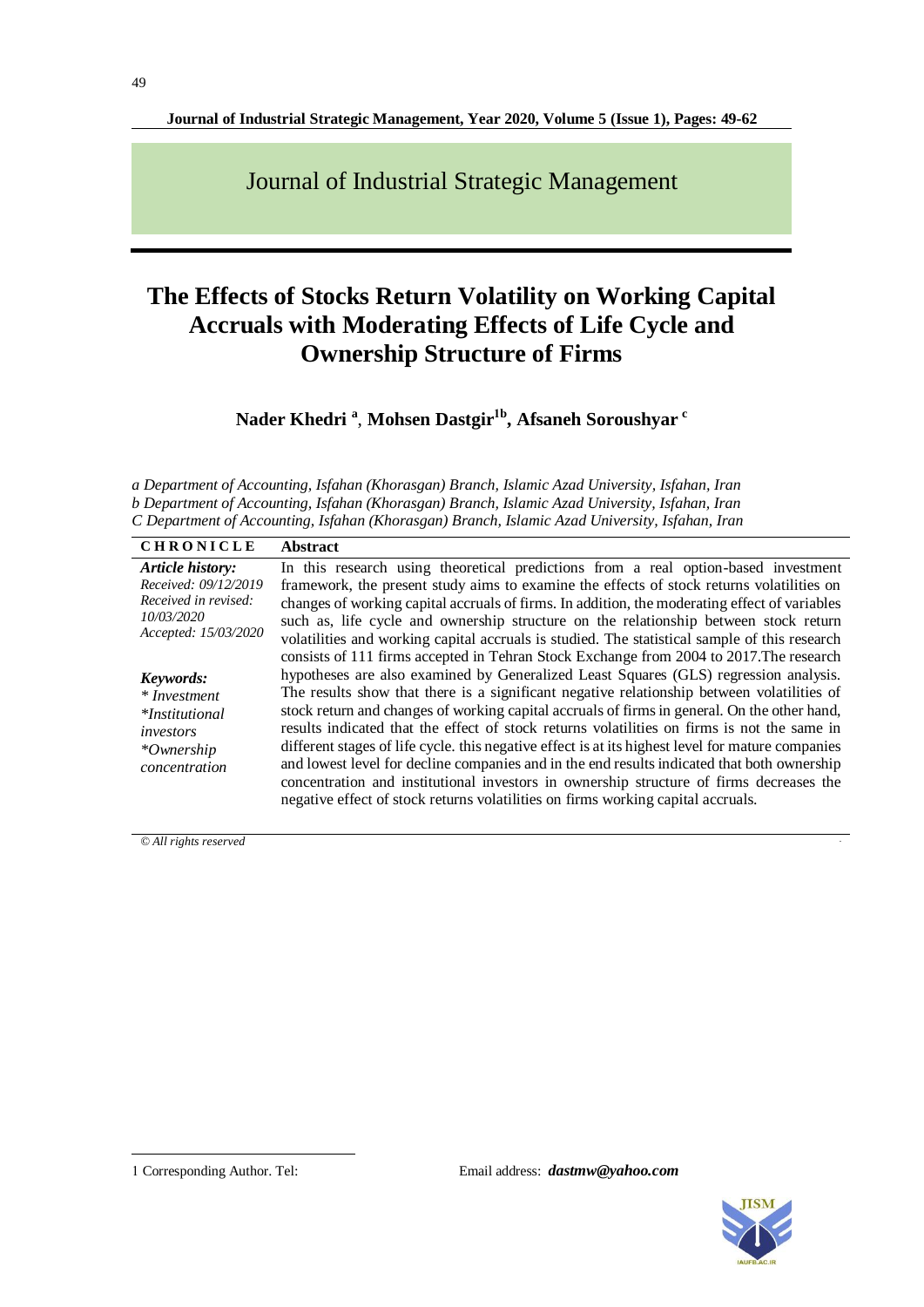# **Introduction**

Economic literature describes financial markets as the channels that direct the financial resources of a community from nonproductive sectors to manufacturing sectors thereby playing a crucial role in investment development, economic growth, job creation, and ultimately better social welfare. In this regard, the important role of the capital market cannot be denied, whereas economic stability is a factor that guarantees ongoing national economic growth. Preferably, investors and policymakers have always sought stability and peace in the capital market. This is so important that attraction of foreign investments in a country depends greatly on the extent of stability in the economy of that country and on the capital market as a result (Abzari et al., 2009).

Relatively known as a newly-emerging market, Iran's capital market has unfortunately experienced periodic volatility and turbulence in recent decades. Bubble-like economic growth and unprecedented recessions have sometimes dominated this market. The stocks return of securities exchange firms and volatility trends can act as indices reflecting the effects of socioeconomic developments on the capital market of a country. Therefore, capital market activists have always seen stocks return volatility as a variable that can reflect stability or instability governing the business spaces of firms. In fact, the players of this market make many of their investment decisions based on the rate of this volatility. In particular, volatility can have instant and immediate effects on the size of working capital, a major part of which comes from the items known as accruals in the accounting literature. Different studies have emphasized the investment nature of working capital accruals. In this study, an investment approach is adopted to these accruals in order to explain the relationship between stocks return volatility and the short-term investment rates of firms and working capital accruals. Hence, this study aims to identify the effect of stocks return volatility (as an index of uncertainty in the operating environment of firms) on the

investment of firms in working capital accruals in addition to analyzing the moderating effects of life cycle and ownership structure on the relationship between the two above variables.

### **Theoretical Foundations and Research Background**

The analysis of investment behavior of firms in uncertain conditions is an important area of economic and financial studies, resulting in the emergence of rich and comprehensive research literature. The center of this literature is based on the observations showing that firms are unable to accurately predict their future investment horizons; thus, they make their investment decisions in encounter with environmental uncertainties. In the literature on economics and financial management, the bulk of studies have employed the real options investment theories to evaluate the investment decisions of firms and show that there is a negative relationship between investment and volatility (Bernanke, 1983; McDonald & Siegel, 1986; Dixit & Pindyck, 1994; Schwartz & Trigeorgis, 2004; Grenadier & Malenko, 2010).

In addition, a large number of investment decisions made by businesses focus on working capital investment plans which are crucial to ongoing operations performed by firms. The awareness of this investment behavior is useful for many of the capital market activists, especially investors, because these changes can enlighten the short-term horizon of operations at firms. Thus, the relationship between uncertainty and foreign investments, especially working capital, has become an empirical area of research on accounting in recent years. Working capitals of firms consist mainly of accruals which account for an important component of financial reporting; therefore, they have always attracted researchers. In fact, the study of changeability of accruals and change factors has become an intriguing area of accounting and financial research. Although accruals have been considered a part of return with less sustainability than cash flows in many studies (Sloan, 1996), some studies have focused on other aspects of accruals, *i.e.* the capacity of

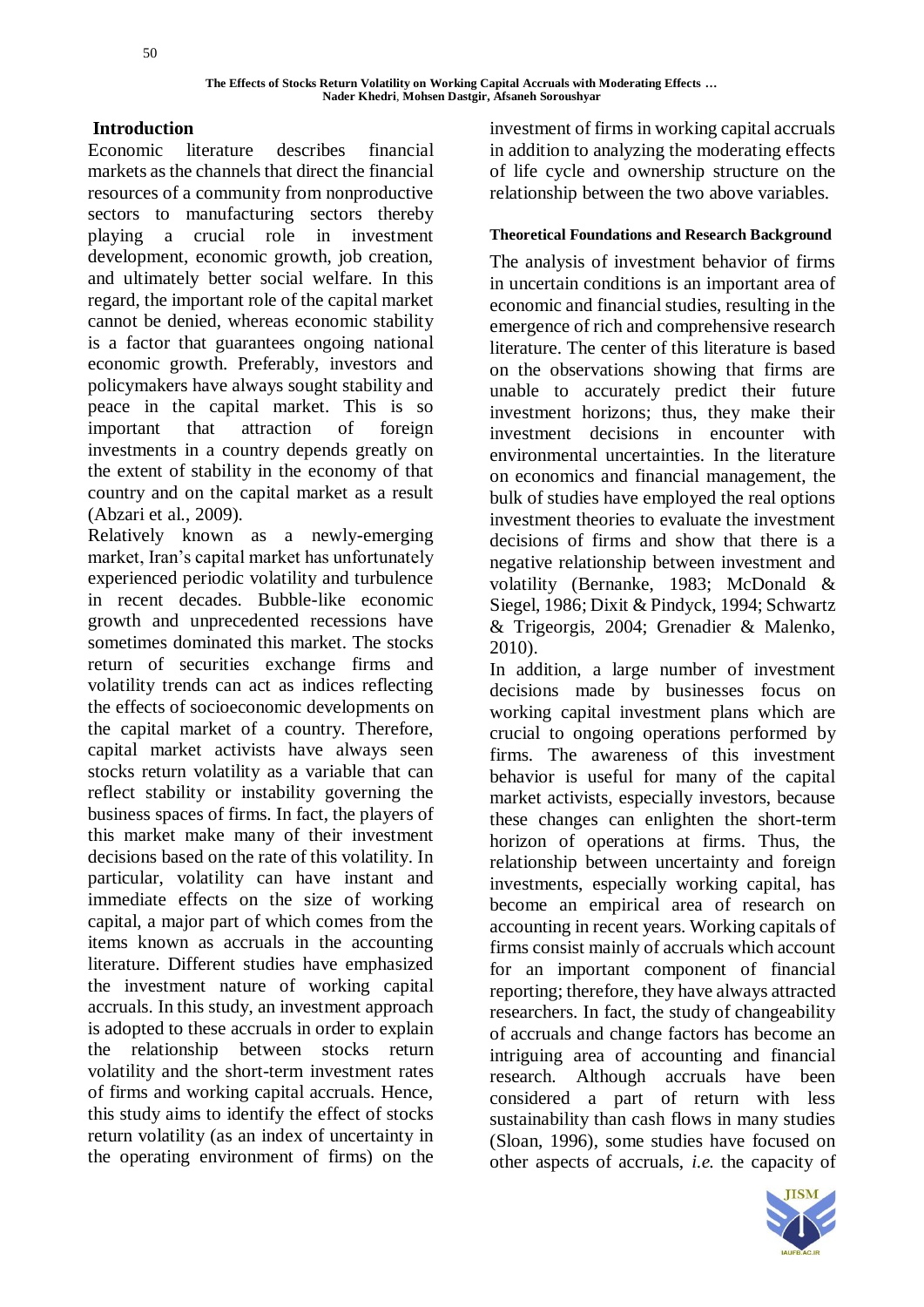accruals for including the fundamental features of an investment (Zhang, 2007). As a result, the quantity and quality of accruals are greatly affected by economic factors (Dechow et al., 2010).

Hence, a new paradigm has been proposed to study accruals and their change trend in recent years. This paradigm emphasizes the investment nature of accruals and tries to explain economic constituents at firms. Relying on the rich literature on investment of firms and using the real options investment theory, this approach analyzes the constituents of accruals, especially in uncertain circumstances, a representation of which is high volatility of stocks return of firms.

The real options investment theory emphasizes investment irreversibility (Brennan & Schwartz, 1985). Investment is costly, and many of the cost items are spent and cannot be reversed. When firms want to make investment decisions, they try to reach a compromise between the returns earned from investing today and the benefits of postponing investment to a time when more information is obtained or conditions have improved. Considering the benefits of postponing investment is known as the option to wait; hence, when volatility is high, the value of the option increases. Consequently, it decreases or stops investments (Dixit & Pindyck, 1994).

Adopting this investment approach to accruals can give a new insight into them and lead to better perception of the nature of these accruals, working capital policies of firms, and market volatility and risk affecting the investment behavior of firms. Relying on the rich literature on investment under uncertain circumstances and following the models proposed by Eisdorfer (2008) and Arif et al. (2016), this study analyzes the effect of stocks return volatility on working capital accruals of the next period at firms. According to the adopted approach, it is expected that firms decrease their investments in their working capital accruals in the future when uncertainty increases in their operating environment (, in which uncertainty is largely reflected in stocks

return volatility). Therefore, the first research hypothesis defined as follows:

H1: Stocks return volatility has a negative effect on working capital accruals of the next period at firms.

This study also analyzes whether stocks return volatility has the same effect on working capital accruals of firms in different stages of their life cycles. The life cycle theory states that resources, capacities, strategies, structures, and performance of a firm differ in different stages of growth and development (Miller & Friesen, 1980; Miller & Friesen, 1984; Quinn & Cameron, 1983). According to various empirical studies, investment opportunities and cash flows of firms follow a specific and different pattern in different stages of their life cycles (Miller & Friesen, 1984). In the life cycle theory, the life cycles of firms are divided into different stages, *i.e.* introduction, growth, maturity, and decline. The major challenge facing the firms experiencing the introduction phases is the chance of being known by the market. These firms are young and have an unofficial, simple structure. According to Miller & Friesen (1984), these firms are more often exposed to uncertainty and volatility of cash flows than others. In the growth stage, firms are gradually known and obtain their market shares. Therefore, they experience both an increase in profitability and a decrease in volatility of cash flows (Hasan & Habib, 2017).

Furthermore, mature firms have reached a degree of stability in profitability and cash flows that their investment opportunities decline gradually (Jenkins et al., 2004). These firms usually have stable and balanced sale markets (Adizes, 1989). Given the fact that the growth potentials of these firms have largely been realized, they face reduced investment opportunities and accumulated cash flows as a result.

In the decline stage of the life cycle, firms face the risk of losing their market shares and probability of exiting the market. Presumably, if these firms have proper investment opportunities, they increase their investments to overcome limitations, regain their market

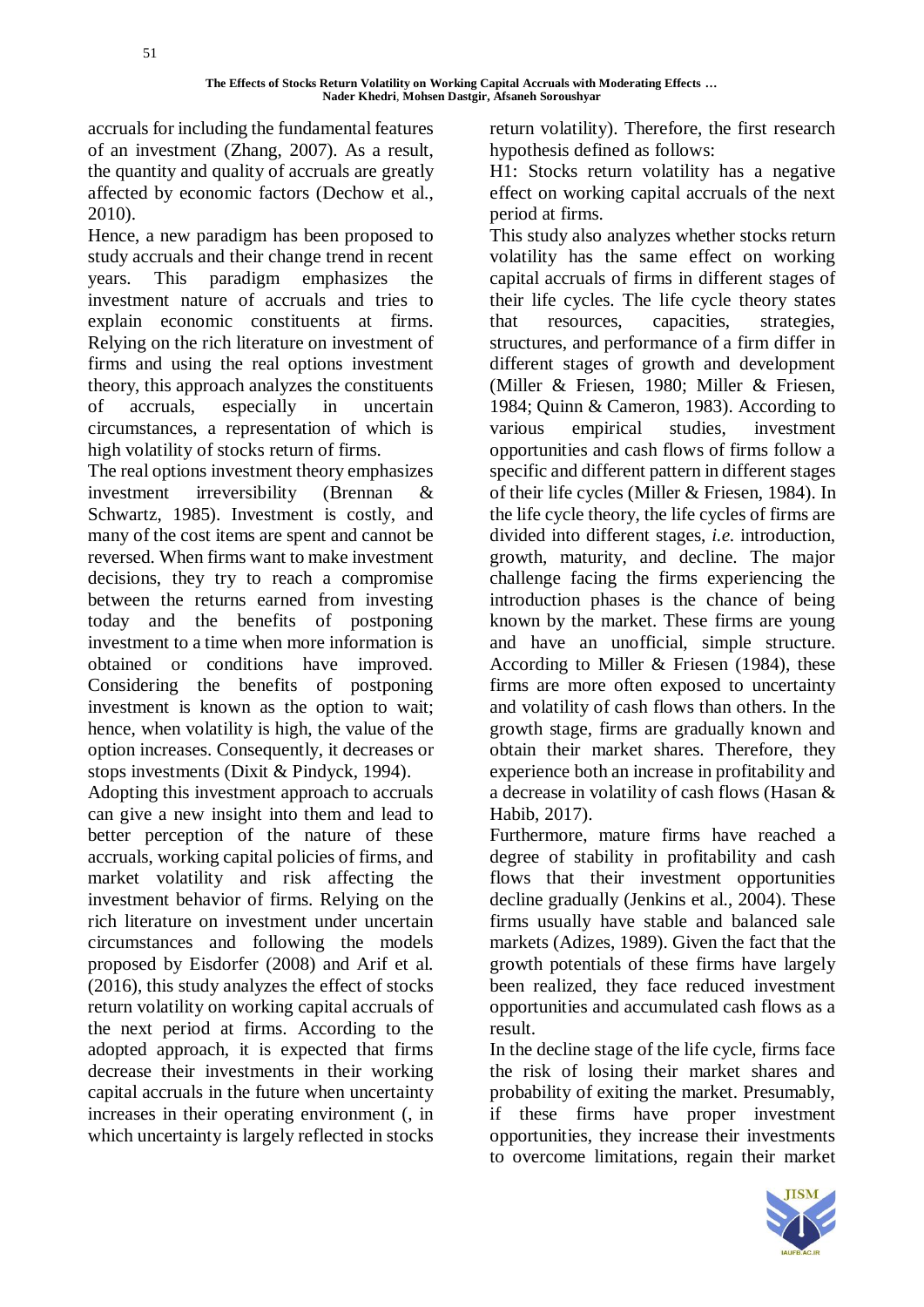shares, and finally save themselves (Benmelech et al., 2010).

According to the findings of the reviewed studies, the investment policies of firms differ in various stages of their life cycles in proportion to gradual changes in their investment opportunities and cash flows. These policies follow a specific and unique model in each stage (Faff, 2016). Hasan and Habib (2017) indicated that specific volatility levels of firms differed in various stages of their life cycles. According to them, specific volatility levels of the firms experiencing introduction or decline stages were much higher than the firms experiencing growth or maturity stages. In Iran, studies indicate the effectiveness of life cycles of firms on different variables such as investment levels of firms and levels of accruals. For instance, Osta and Gheitasi (2012) showed that the use of accruals differed in various stages of life cycles of firms. In other words, the firms experiencing the growth stage used accruals more than the firms experiencing maturity and decline stages. On the contrary, the firms experiencing maturity stages had the lowest levels of accruals. Abednazari et al*.* (2013) indicated that the investment opportunities of firms were greatly affected by the stages of their life cycles and that there were significant differences in the relationships between investment opportunities and earnings of firms in various stages of their lifecycles. In addition, Akhgar and Mirzaee (2019) analyzed changes in specific volatility of stocks returns in different stages of life cycles of firms and concluded that specific volatility of stocks return was higher at firms experiencing introduction and decline stages than those experiencing growth and maturity stages.

Accordingly, it is expected that the effectiveness of stocks return volatility on working capital accruals will differ in various life cycle stages of firms and have a moderating effect on this relationship. It is difficult to determine how life cycle affects the relationship between return volatility and working capital accruals of the next period at firms because there are insufficient studies on

the subject. The second research hypothesis is defined now to explain this effectiveness:

H2: The firm life cycle affects the negative relationship between stocks return volatility and working capital accruals of the next period.

In the past two decades, increasing attention to corporate governance and its effect on investments of firms have become the motive for analyzing the effect of an important factor of corporate governance, *i.e.* ownership structure, on the negative relationship between stocks return volatility and working capital accruals. Although the ownership structures of firms consist of different dimensions, this study emphasized the aspects of ownership concentration and institutional ownership. The firm ownership structure refers to the composition of shareholders. In other words, different types of shareholders can create different ownership structures, each of which can have different effects on financial policies capital structures of firms (Brailsford & et al., 1999). At the same time, the ownership structure is partially related to the ownership concentration levels of firms. Ownership concentration refers to a situation in which a considerable part of stocks of a firm is owned by major shareholders. It shows that some percentages of stocks are owned by a few individuals.

It is believed that all of the firms listed in the Tehran Stock Exchange will not show similar investment behavior in uncertain conditions when volatility increases. This expectation seems logical with respect to the noncompetitive structure of the Tehran Stock Exchange. Currently, there are high monopolies in some industries in the Tehran Stock Exchange due to the socioeconomic conditions and presence of the firms owned by the public sector or nongovernmental public institutions. As a result, noncompetitive conditions have emerged in the Tehran Stock Exchange (Falahati, 2006). Therefore, knowing the effective of ownership structures of firms on their reactions to stocks return volatility will result in the correct analysis of investment behavior of different firms.

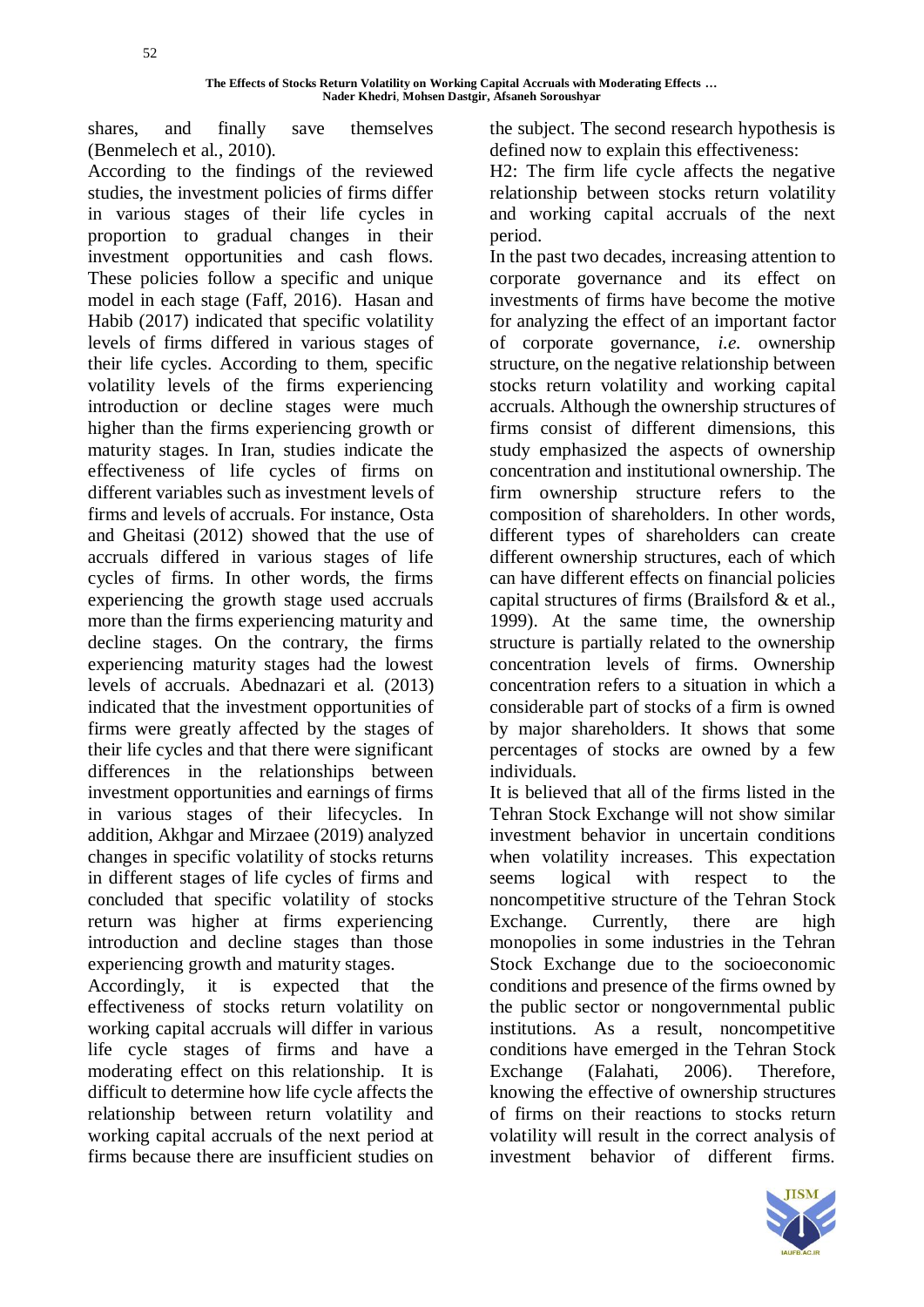Knowing these effects can help analyze obstacles to development in the Tehran Stock Exchange more accurately. If appropriate solutions are provided, a better environment will be provided for the competition of the private sector.

Institutional investors are more conversant, rational, and have better quantitative skills compared to individual investors. Individual investors are usually noisy traders who have short-term investment horizons and often make their decisions based on Market psychological factors. These specifications cause the price of the firm's stocks to diverge from its intrinsic value and increase price volatilities in the market. Instead, conversant and aware investors cause stock price to get closer to its intrinsic price. On the other hand, these investors having a long term investment horizon, stabilize the market and reduce the volatilities (Ikizlerli, 2020).

Regarding the role of institutional investors in the capital market, results of different studies indicate the effectiveness of ownership structures of firms on stocks return and volatility (Rezaei & Weysihesar, 2014). For instance, Bohl et al*.* (2009) analyzed the relationship between institutional investors and stocks return volatility. Their findings show that increasing the ownership of institutional investors had a stabilizing effect on stocks return volatility because they quickly adjust the share price to the new information in order to make the stock market more efficient. Che (2018) studied the effects of different types of shareholders on stocks return volatility in the Oslo Stock Exchange. Regarding exchange style, exchange size, and investor horizon as the channels by which investors would usually be able to affect stocks return volatility, Che concluded that foreign investors increased stocks return volatility through their performance. On the contrary, individual investors decreased stocks return volatility. In Iran, different studies have been conducted on the relationship between ownership structure and stocks return volatility.

According to the research results by Fakhari and Taheri (2011) in Iran, the presence of institutional investors increased monitoring on managerial performance, decreased information asymmetry, and finally decreased stocks return volatility by increasing the ownership percentage of this group of shareholders. Aflatooni et al*.* (2015) analyzed the relationship between institutional investors and stocks return volatility in the Tehran Stock Exchange and concluded that increasing institutional ownership would decrease stocks return volatility. a large part of research literature related to the institutional investors of the stock market has emphasized their role of stabilizing. But regarding the main subject of this research, which is the effect of stock returns volatilities on working capital accruals, there has not been any studies done about the effect of ownership structure of the firms on the negative relationship of volatilities investment.

Therefore, it is expected that the ownership structures of firms will mitigate the negative effective of stocks return volatility on working capital accruals. In this regard, the third and fourth research hypotheses are defined as follows:

H3: Ownership concentration mitigates the negative effect of stocks return volatility on working capital accruals of the next period. H4: Institutional ownership mitigates the negative effect of stocks return volatility on working capital accruals of the next period. In the light of earlier discussions, this study analyzes the effect of stocks return volatility on working capital accruals of the next period as well as the intrinsic and environmental factors affecting this relationship. Therefore, the research question is whether stocks return volatility affects investment levels of firms and their working capital accruals. In addition, firms differ from each other in various aspects such as accessibility to financial resources, ownership structures, and the current life cycle stage. Each of these factors can enhance, mitigate, or even neutralize the effects of uncertainties on investment. It was decided to

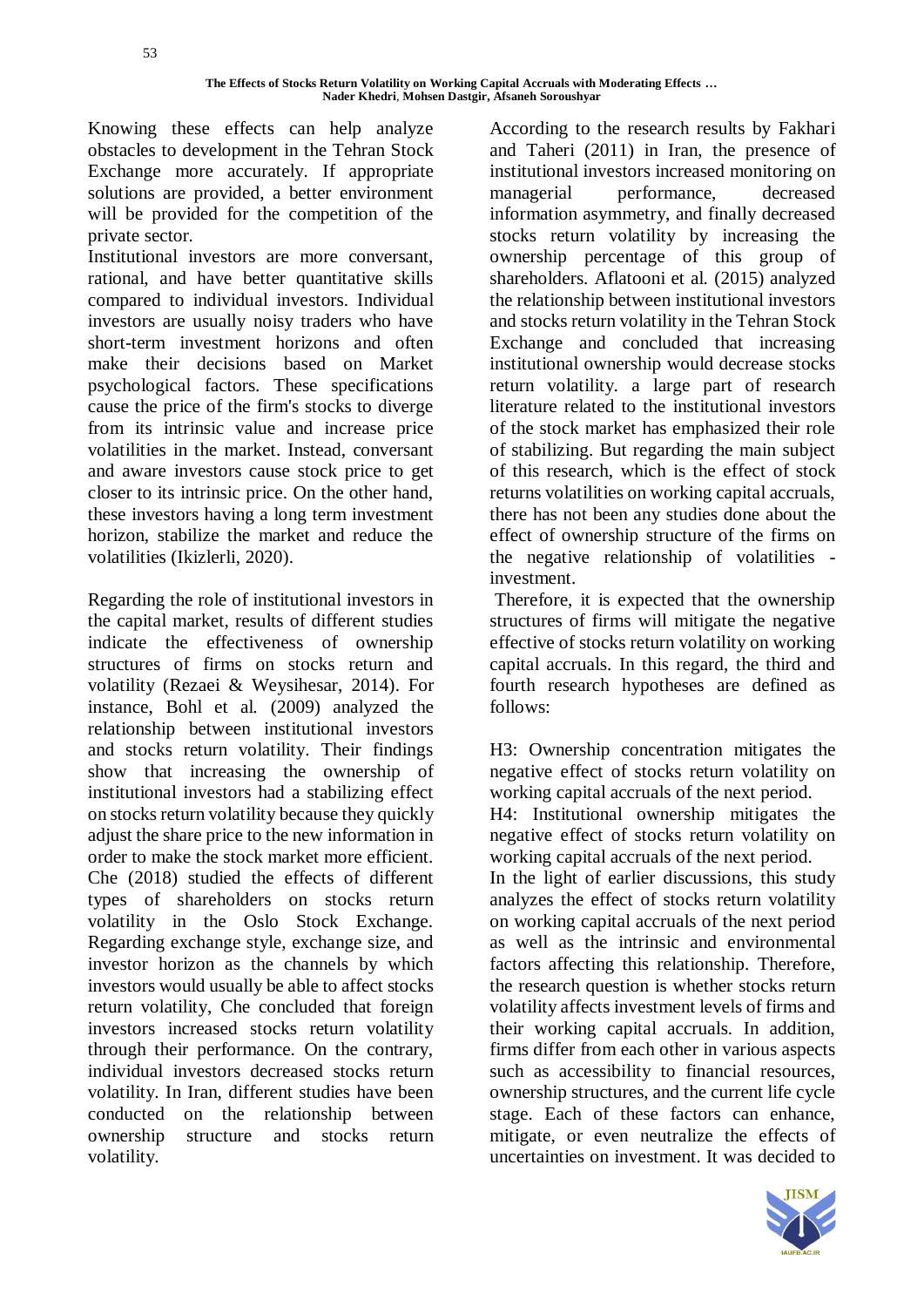analyze the effects of life cycle and ownership structure on the relationship between stocks return volatility and working capital accruals in order to gain an in-depth insight into the relationships of uncertainties and environmental volatility with investment levels of firms in their working capital accruals.

# **Research Methodology**

This is an applied-quantitative and correlational-descriptive study, in which the generalized least squares were used along with a panel data model for data analysis. The research models were estimated in Eviews 9 and Stata 14.

# **Sample and Data**

The statistical population included the firms listed on the Tehran Stock Exchange within a fourteen-year period (2004-2017) which need to have the following conditions:

 $\kappa_{+1} = \beta_0 + \beta_1 EV_{i,t} + \beta_2 Size_{i,t} + \beta_3 MTB_{i,t} + \beta_4 Lev_{i,t} + \beta_5 CFO_{i,t} + \varepsilon_{i,t+1}$  (1)

- 1) The fiscal years of these firms ended March 19 each year.
- 2) They were not among financial intermediation industries, investment industries, and banks.
- 3) They experienced no change in their fiscal years during the research period.
- 4) Their trading delay did not exceed three months.

With these conditions in consideration, the research sample consisted of 111 firms.

The first research hypothesis analyzes the effect of stocks return volatility on working capital accruals of the next period at firms. Model (1) was employed to test this hypothesis:

# **Research Models**

In this model, EV is the independent variable, *i.e.* stocks return volatility, the coefficient of which is utilized to confirm or reject the hypothesis.

The second hypothesis states the effect of life cycle on the relationship between stocks return volatility and working capital accruals of the next period. The Dickinson index (2011) was employed to classify all of the sampled firms as the growth, maturity, and decline categories,

for each of which Model (1) was estimated insidering the coefficient of the independent variable (*EV*), the hypothesis testing result was obtained for each category. The third hypothesis states that ownership concentration mitigates the negative effect of stocks return volatility on working capital accruals of the next period. Model (2) was employed to test this hypothesis:

$$
WCA_{i,t+1} = \alpha + \beta_1 EV_{i,t} + \beta_2 EV_{i,t} \times CONC_{i,t} + \beta_3 CONC_{i,t} + \beta_4 CFO_{i,t}
$$
  
+ 
$$
\beta_5 MTBE_{i,t} + \beta_6 LEV_{i,t} + \beta_7 SIZE_{i,t} + \varepsilon_{i,t+1}
$$
 (2)

The coefficient of the interactive variable (EV\*CONCE) is utilized to confirm or reject this hypothesis.

The fourth hypothesis states that institutional ownership mitigates the negative effect of stocks return on working capital accruals of the

next period. Model (3) was employed to test this hypothesis:

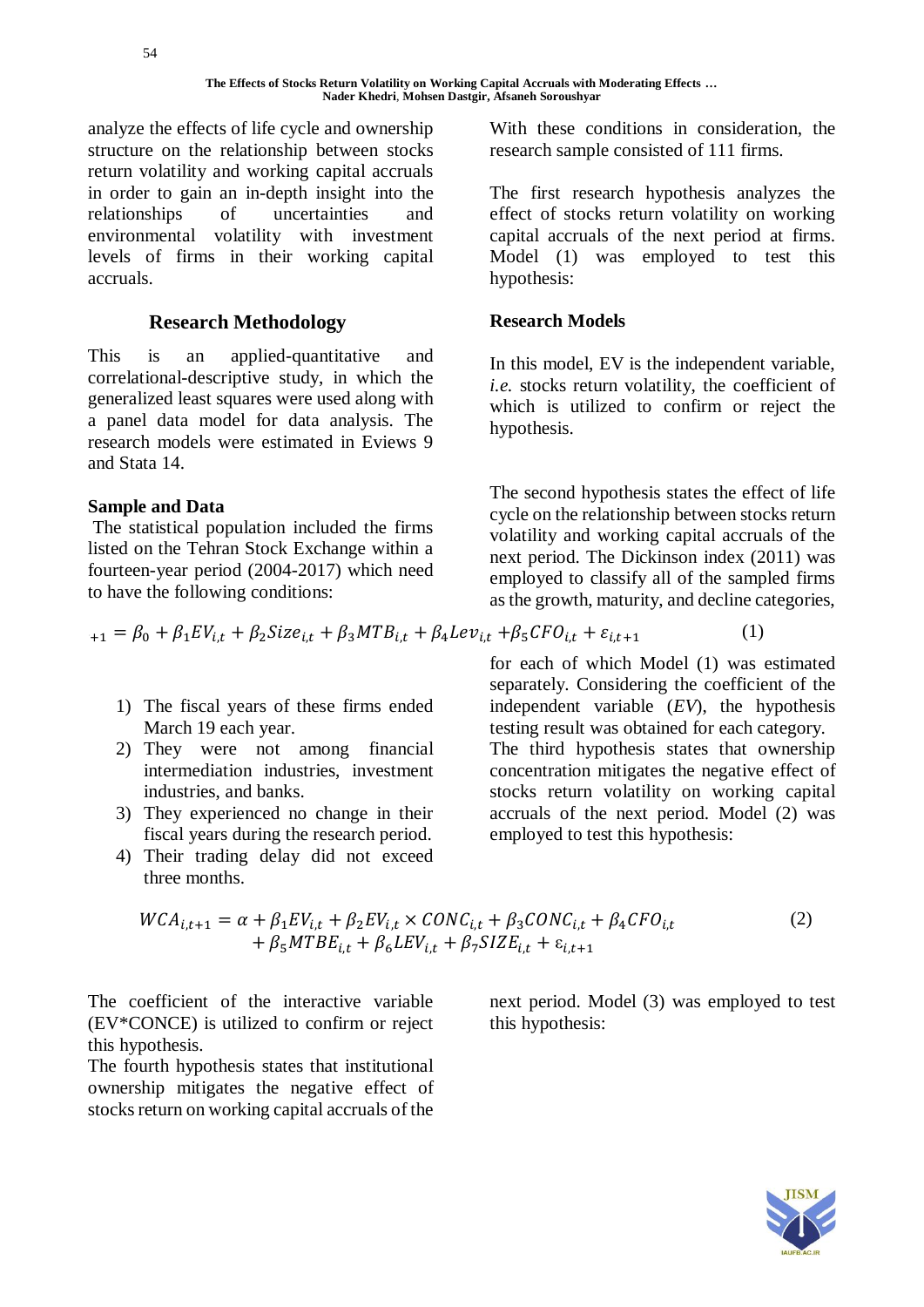$$
WCA_{i,t+1} = \alpha + \beta_1 EV_{i,t} + \beta_2 EV_{i,t} \times INS_{i,t} + \beta_3 INS_{i,t} + \beta_4 CFO_{i,t} + \beta_5 MTB_{i,t} + \beta_6 LEV_{i,t} + \beta_7 SIZE_{i,t} + \varepsilon_{i,t+1}
$$
 (3)

In Model (3), the coefficient of the interactive variable (EV\*INS) is employed to confirm or reject the hypothesis.

## **Definition of research variables**

In the above models, the role and nature of each variable are described as below:

 $WCA_{i,t+1}$ : This variable shows working capital accruals of firm  $i$  in year  $t+1$ . This is a dependent variable obtained from the difference between the sum of current noncash assets and the sum of current assets divided by the sum of the first-period assets (Arif et al., 2016).

 $EV_{i,t}$  (Monthly volatility of stocks return): This variable shows the standard deviation of monthly stocks return of firm *i* in year *t* (Chen et al., 2013).

 $\mathbf{CONC}_{i,t}$  (Ownership concentration): This is a Dummy variable. According to Sinaei et al. (2016), if the sum of stocks percentage owned by individuals or institutions exceeds 10%, then there is ownership concentration; otherwise, ownership is not concentrated.

 $INS_{it}$  (institutional ownership): According to Sinaei *et al.* (2016), the stocks percentage of a firm refers to the stocks belonging to banks,

insurances, financial institutions, holdings, and public organizations, institutions, and firms.

 $Size_{i,t}$  (firm size): This variable is obtained from the natural logarithm of sum of assets of firm *i* at the end of year *t*.

 $MTB_{i,t}$  (growth opportunities): This variable indicates the ratio of market value to book value of shareholder equity in firm *i* at the end of year *t*.

 $Lev_{i,t}$  (financial leverage): This variable shows the sum of debts divided by the sum of assets in firm *i* in year *t*.

 $CFO<sub>i,t</sub>$  (operating cash flows): This variable is extracted from the cash flows statement of firm *i* at the end of year *t*. It is divided by the sum of assets listed at the beginning of the period for homogenization (Arif et al.,2016).

# **Research Findings Descriptive Statistics of Research Variables**

Results of research variables descriptive statistics are presented in table no.1. Mean and median of working capital accruals are 0.018 and 0.016 which show that investment in working capital was positive in average. Mean and median of stock return volatilities were 0.132 and 0.115.

| <b>variables</b>                | symbol      | mean  | med   | min       | max    | <b>St d Dev</b> |
|---------------------------------|-------------|-------|-------|-----------|--------|-----------------|
| <b>Working Capital Accruals</b> | WCA         | 0.018 | 0.016 | $-1.846$  | 1.256  | 0.203           |
| <b>Stocks Return Volatility</b> | EV          | 0.132 | 0.115 | $-1.846$  | 1.256  | 0.091           |
| operating cash flows            | CFO         | 0.135 | 0.119 | $-0.517$  | 0.776  | 0.142           |
| financial leverage              | LEV         | 0.615 | 0.635 | 0.026     | 2.078  | 0.204           |
| growth opportunities            | <b>MTB</b>  | 2.429 | 1.862 | $-44.092$ | 40.700 | 3.368           |
| firm size                       | <b>SIZE</b> | 5.850 | 5.801 | 4.246     | 8.520  | 0.634           |

**Table 1.** The results of the Descriptive Statistics of Research Variables

### **Testing research hypotheses**

Before hypothesis testing, the F-Limer test was conducted to determine the appropriate regression model and select one of the pooled data and/or panel data models. In addition, the Housman test was utilized to select fixed effects or random effects solution. Then the heteroscedastic. Collinearity, and autocorrelation tests were conducted in Stata to ensure that the regression assumptions were

true. The variance inflation factor (VIF) test results indicated the absence of Collinearity between the research variables. Since the Breusch–Pagan test findings showed the heteroscedastic error, the regression models were estimated through the generalized least squares to modify the models in terms of heteroscedastic. The Wooldridge test results indicated the absence of autocorrelation between model residuals.

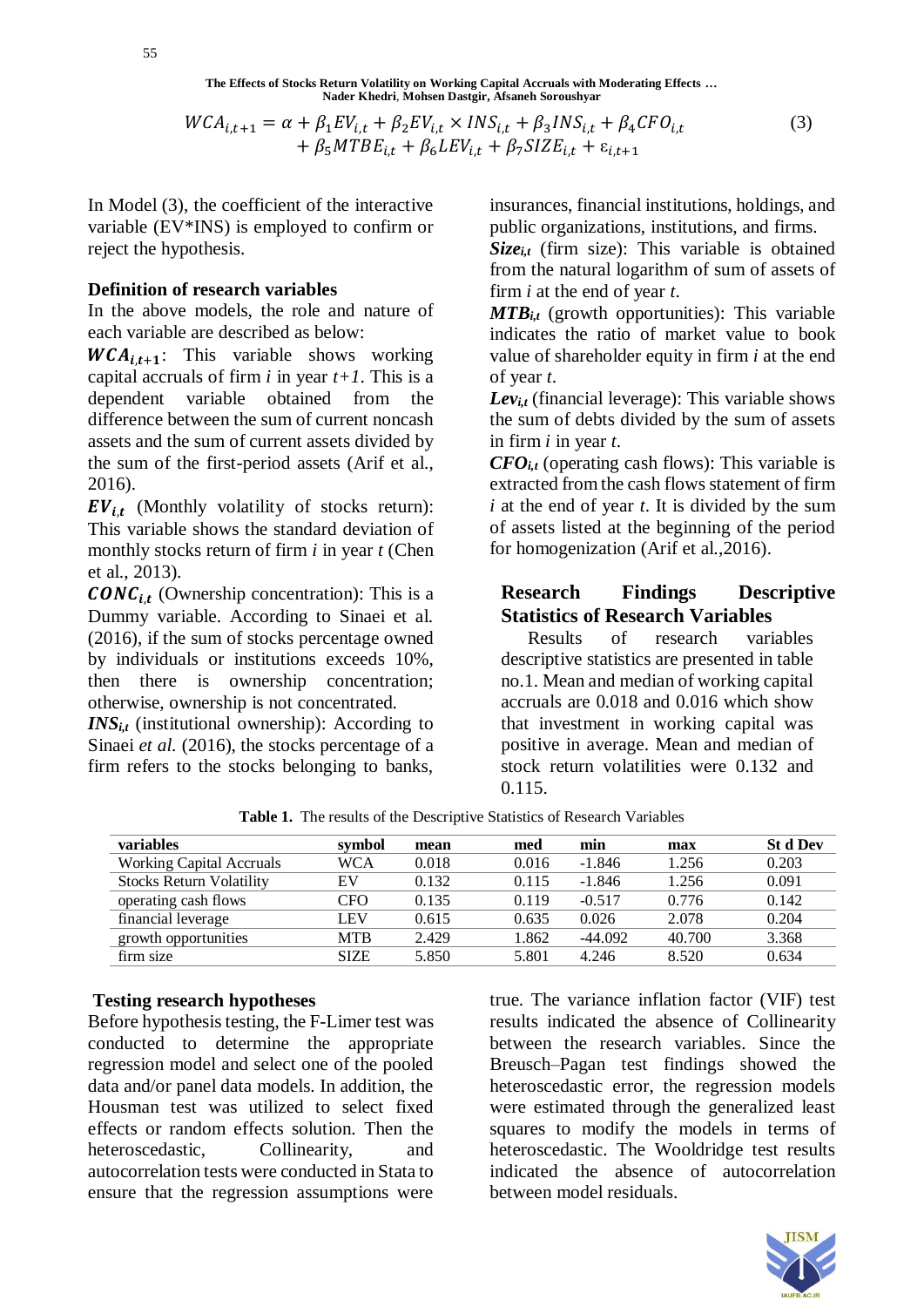**The first hypothesis test**

#### **The Effects of Stocks Return Volatility on Working Capital Accruals with Moderating Effects … Nader Khedri**, **Mohsen Dastgir, Afsaneh Soroushyar**

Model (1) was fitted to test the first hypothesis stating the effectiveness of stocks return on working capital accruals of the next period at firms. Table (2) shows the results.

|                           |             | $WCA_{i,t+1} = \beta_0 + \beta_1 EV_{i,t} + \beta_2 Size_{i,t} + \beta_3 MTB_{i,t} + \beta_4 Lev_{i,t} + \beta_5 CFO_{i,t} + \varepsilon_{i,t+1}$ |          |         |      |
|---------------------------|-------------|---------------------------------------------------------------------------------------------------------------------------------------------------|----------|---------|------|
| Variables                 |             | Variable symbol efficients                                                                                                                        | ttistic  | value   | VIF  |
| Stock returns volatility  | EV          | $-0/384$                                                                                                                                          | $-6/938$ | 0/000   | 1/01 |
| Operational cash flows    | <b>CFO</b>  | 0/072                                                                                                                                             | 2/453    | 0/014   | 1/07 |
| <b>Financial Leverage</b> | LEV         | 0/015                                                                                                                                             | 0/509    | 0/610   | 1/05 |
| Firm size                 | <b>Size</b> | $-0/009$                                                                                                                                          | $-1/065$ | 0/286   | 1/01 |
| Investment opportunities  | <b>MTB</b>  | $-0/002$                                                                                                                                          | $-2/329$ | 0/020   | 1/03 |
| Constant                  | C           | 0/104                                                                                                                                             | 29/10    | 0/000   | 1/01 |
| R-squared                 | 0/059       | Adjusted R-squared                                                                                                                                |          | 0/056   |      |
| f-statistic               | 18/20       | probe (f-statistic)                                                                                                                               |          | (0/000) |      |
| Durbin-Wu                 | 2/02        |                                                                                                                                                   |          |         |      |
| Breusch-Pagan statistic   | 41/72       | Probe(B-P.statistic)                                                                                                                              |          | (0/000) |      |
| Wooldridge statistic      | 0/878       | Probe (W- statistic)                                                                                                                              |          | (0/350) |      |

**Table2.** The results of the first hypothesis test

Since the coefficient of the independent variable (*EV*) was negative and significant, stocks return volatility had a negative, significant effect (-0.384) on working capital accruals of the next period. Therefore, the first hypothesis was confirmed.

## **4.2.2 The second hypothesis test**

.

The second hypothesis analyzes the effect of the firm life cycle on the negative relationship

between stocks return volatility and working capital accruals of the next period. Based on the Dickinson cash index (2011), all of the sampled firms were separately classified as growth, maturity, and decline categories to test this hypothesis. The research model was then estimated for each category of firms separately. Table (3) shows the results

|                        | Growth stage firms       |             | Maturity stage firms |                          | Decline stage firms |                          |                  |             |         |
|------------------------|--------------------------|-------------|----------------------|--------------------------|---------------------|--------------------------|------------------|-------------|---------|
| Dependen<br>t variable | Working capital accruals |             |                      | Working capital accruals |                     | Working capital accruals |                  |             |         |
|                        | Coefficient<br>S         | t-statistic | P-value              | Coefficient<br>S         | t-statistic         | P-value                  | Coefficient<br>S | t-statistic | P-value |
| EV                     | $-0/426$                 | $-6/507$    | 0/000                | $-0/514$                 | $-7/712$            | $-0/514$                 | $-0/231$         | $-2/856$    | 0/004   |
| <b>CFO</b>             | 0/176                    | 3/098       | 0/002                | 0/088                    | 1/887               | 0/088                    | 0/042            | 0/408       | 0/682   |
| <b>LEV</b>             | 0/019                    | 0/410       | 0/681                | $-0/002$                 | $-0/148$            | $-0/002$                 | 0/063            | 1/549       | 0/122   |
| <b>MTB</b>             | $-0/003$                 | $-1/202$    | 0/229                | $-0/005$                 | $-1/439$            | $-0/005$                 | $-0/005$         | $-2/126$    | 0/034   |
| <b>MTB</b>             | $-0/013$                 | $-1/071$    | 0/284                | $-0/023$                 | $-2/929$            | $-0/023$                 | 0/006            | 0/436       | 0/663   |
| $\mathcal{C}$          | 0/123                    | 1/607       | 0/108                | 0/205                    | 3/518               | 0/205                    | 0/040            | 0/433       | 0/004   |
| Adjusted $R^2$         |                          | 0/07        |                      |                          | 0/07                |                          |                  | 0/02        |         |
| f-statistic            |                          | 11/38       |                      |                          | 9/91                |                          |                  | 2/31        |         |
| P-value                |                          | 0/000       |                      |                          | 0/000               |                          |                  | 0/040       |         |

**Table 3**. The results of the second hypothesis test

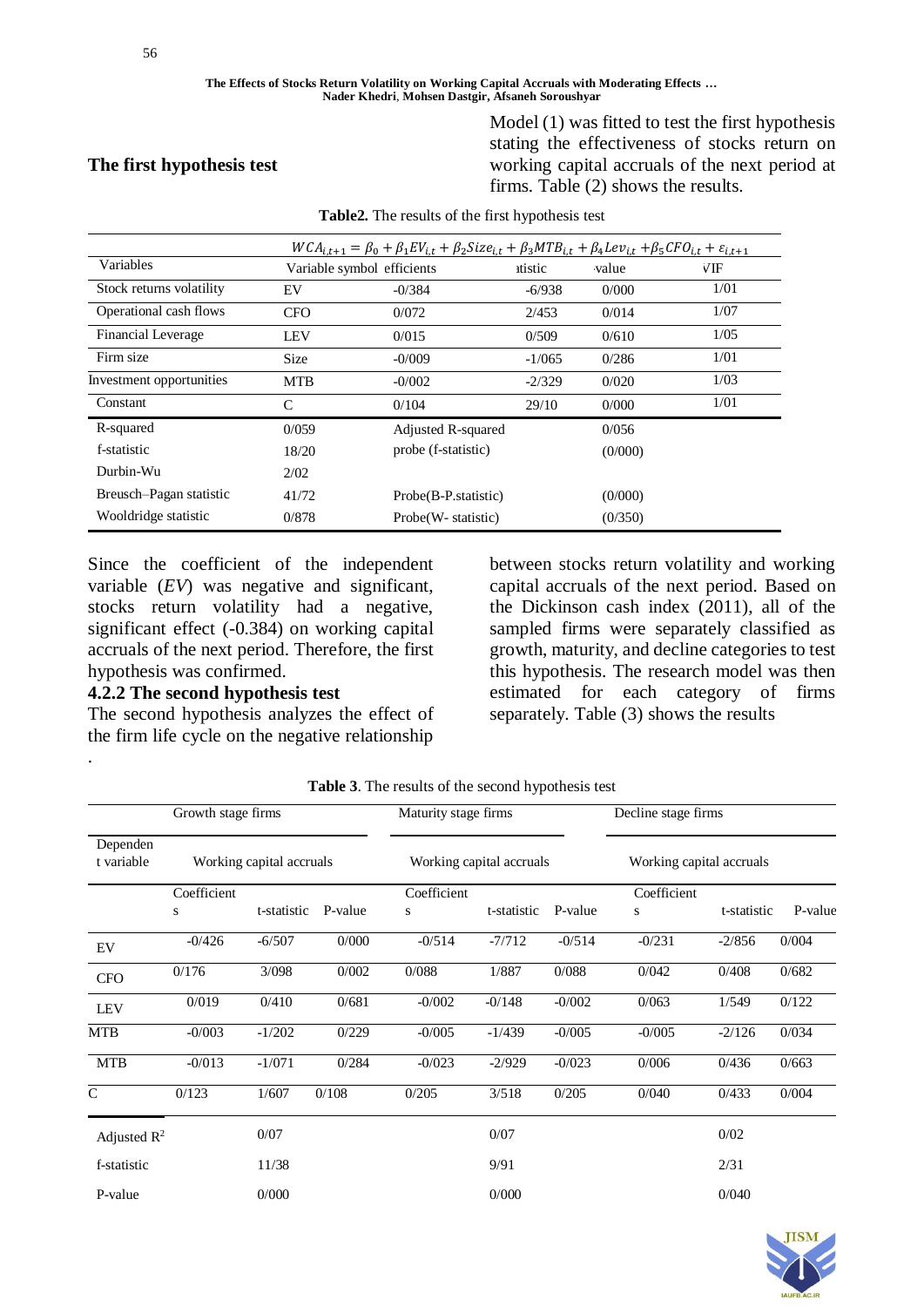| 57                                                                                                                                              |      |      |      |  |
|-------------------------------------------------------------------------------------------------------------------------------------------------|------|------|------|--|
| The Effects of Stocks Return Volatility on Working Capital Accruals with Moderating Effects<br>Nader Khedri, Mohsen Dastgir, Afsaneh Soroushyar |      |      |      |  |
| Durbin-Wu                                                                                                                                       | 2/11 | 2/03 | 2/00 |  |

The above table shows that the coefficients of the independent variable, *i.e.* stocks return volatility, were -0.426, -0.515, and -0.231 for growth, maturity, and decline firms, respectively. All of these coefficients were significant at 5%; hence, the intensity of the negative relationship between return volatility and working capital was at the lowest level for the firms experiencing the decline stage;

however, it was at the highest level for the firms experiencing the maturity stage. The Paternoster et al*.* (1998) test was utilized to determine the significance of difference between the above coefficients. According to Table (4), the test results indicate that there are significant differences between these coefficients, something which is not random. Therefore, the second hypothesis was confirmed.

|  | Table 1. Test the significant difference in coefficients |
|--|----------------------------------------------------------|
|--|----------------------------------------------------------|

| Differences in model independent variable coefficients | t-statistic | p-value |
|--------------------------------------------------------|-------------|---------|
| Model $1 & 2$                                          | 1/939       | 0/041   |
| Model $1 & 3$                                          | 1/878       | 0/013   |
| Model $2 & 3$                                          | 2/703       | 0/020   |

# **4.2.3 The third hypothesis test**

The third hypothesis states that ownership concentration mitigates the negative effect of stocks return volatility on working capital accruals of the next period. Table (5) shows the results of testing this hypothesis.

| $WCA_{i,t+1} = \alpha + \beta_1 EV_{i,t} + \beta_2 EV_{i,t} \times CONC_{i,t} + \beta_3 CONC_{i,t} + \beta_4 CFO_{i,t} + \beta_5 MTBE_{i,t} + \beta_6 LEV_{i,t}$ |                                                         |                            |          |       |      |  |  |
|------------------------------------------------------------------------------------------------------------------------------------------------------------------|---------------------------------------------------------|----------------------------|----------|-------|------|--|--|
|                                                                                                                                                                  | + $\beta_7$ SIZE <sub>i.t</sub> + $\varepsilon_{i.t+1}$ |                            |          |       |      |  |  |
| Variables                                                                                                                                                        | Variable symbol                                         | efficients                 | itistic  | value | √IF  |  |  |
| <b>Stock</b><br>returns<br>volatility                                                                                                                            | EV                                                      | $-0/087$                   | $-3/435$ | 0/001 | 2/52 |  |  |
| of<br>Concentration<br>ownership                                                                                                                                 | <b>CONC</b>                                             | $-0/003$                   | $-2/559$ | 0/031 | 3/29 |  |  |
| *<br>Volatility<br>Concentration                                                                                                                                 | <b>EVCONC</b>                                           | 0/116                      | 6/667    | 0/000 | 4/71 |  |  |
| Operational<br>cash<br>flows                                                                                                                                     | <b>CFO</b>                                              | 0/118                      | 1/848    | 0/064 | 1/07 |  |  |
| Financial Leverage                                                                                                                                               | <b>LEV</b>                                              | 0/008                      | 0/306    | 0/759 | 1/05 |  |  |
| Firm size                                                                                                                                                        | Size                                                    | $-0/098$                   | $-3/137$ | 0/001 | 1/01 |  |  |
| Investment<br>opportunities                                                                                                                                      | <b>MTB</b>                                              | $-0/002$                   | $-1/877$ | 0/060 | 1/03 |  |  |
| Constant                                                                                                                                                         | $\mathsf{C}$                                            | $-0/620$                   | 3/747    | 0/000 | 2/52 |  |  |
| Adjusted R-squared                                                                                                                                               | 0/08                                                    | Durbin-Wu                  | 1/93     |       |      |  |  |
| f-statistic                                                                                                                                                      | 2/16                                                    | probe (f-statistic)        | 0/000    |       |      |  |  |
| Wooldridge statistic                                                                                                                                             | 0/714                                                   | Probe(W- statistic)        | 0/399    |       |      |  |  |
| Adjusted Wald test                                                                                                                                               | 7284/14                                                 | Probe<br>Wald<br>statistic | 0/000    |       |      |  |  |

**Table 5.**The results of the third hypothesis test

According to this table, both independent variable (stocks return volatility) and moderating variable (ownership concentration **×** stocks return volatility) are statistically significant. Although the coefficient of the independent variable was -0.087 per se, it increased to 0.116 when it was multiplied by the concentration variable and entered as a Interactive variable in the model. In other words, ownership concentration mitigated the

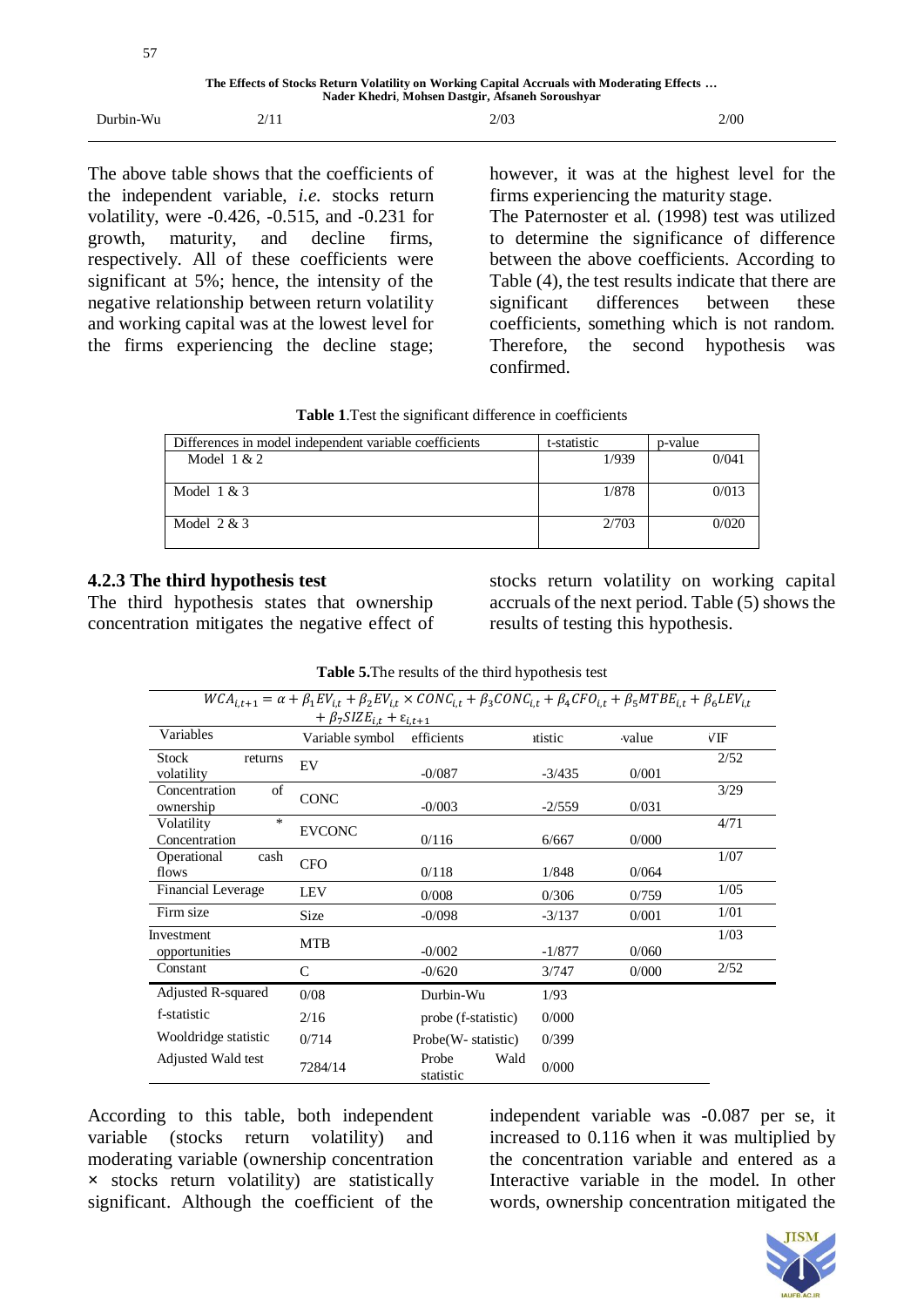negative effect of stocks return volatility on working capital accruals. According to the results, the third hypothesis was confirmed.

## **Fourth hypothesis test**

The fourth hypothesis states that institutional ownership mitigated the negative effect of stocks return volatility on working capital accruals of the next period. Table (6) shows the results of testing this hypothesis.

According to Table (6), the coefficient of the independent variable (stocks return volatility) was statistically significant (-0.016). The coefficient of the Interactive variable (institutional ownership\*stocks return volatility) was also statistically significant (0.027). Although the coefficient of the independent variable was -0.016 per se, it increased to 0.027 when it was multiplied by institutional ownership and entered in the model. In other words, institutional ownership moderated the negative effect of the independent variable, and the fourth hypothesis was confirmed.

| $WCA_{i,t+1} = \alpha + \beta_1 EV_{i,t} + \beta_2 EV_{i,t} \times INS_{i,t} + \beta_3 INS_{i,t} + \beta_4 CFO_{i,t} + \beta_5 MTBE_{i,t}$ |                 |                      |          |       |      |  |  |
|--------------------------------------------------------------------------------------------------------------------------------------------|-----------------|----------------------|----------|-------|------|--|--|
| + $\beta_6$ LEV <sub>it</sub> + $\beta_7$ SIZE <sub>it</sub> + $\varepsilon_{i,t+1}$                                                       |                 |                      |          |       |      |  |  |
| Variables                                                                                                                                  | Variable symbol | efficients           | atistic  | value | VIF  |  |  |
| <b>Stock</b><br>returns<br>volatility                                                                                                      | EV              | $-0/016$             | $-3/096$ | 0/001 | 1/94 |  |  |
| Institutional<br>ownership                                                                                                                 | <b>INS</b>      | 0/007                | 0/402    | 0/000 | 3/28 |  |  |
| $\ast$<br>Volatility<br>Institutional                                                                                                      | <b>EVINS</b>    | 0/027                | 5/136    | 0/000 | 4/05 |  |  |
| Operational<br>cash<br>flows                                                                                                               | <b>CFO</b>      | 0/116                | 1/738    | 0/082 | 1/08 |  |  |
| Financial<br>Leverage                                                                                                                      | <b>LEV</b>      | 0/008                | 0/317    | 0/751 | 1/05 |  |  |
| Firm size                                                                                                                                  | Size            | $-0/096$             | $-3/243$ | 0/001 | 1/01 |  |  |
| Investment<br>opportunities                                                                                                                | <b>MTB</b>      | $-0/002$             | $-1/864$ | 0/062 | 1/04 |  |  |
| Constant                                                                                                                                   | $\mathsf{C}$    | 0/603                | 3/607    | 0/000 | 2/52 |  |  |
| Adjusted R-squared                                                                                                                         | 0/08            | Durbin-Wu            | 1/93     |       |      |  |  |
| f-statistic                                                                                                                                | 2/14            | obe (f-statistic)    | 0/000    |       |      |  |  |
| Wooldridge statistic                                                                                                                       | 0/923           | be(W-statistic)      | 0/338    |       |      |  |  |
| Adjusted Wald test                                                                                                                         | 7834/21         | Probe Wald statistic | 0/000    |       |      |  |  |

**Table 6.** The results of the Fourth hypothesis test

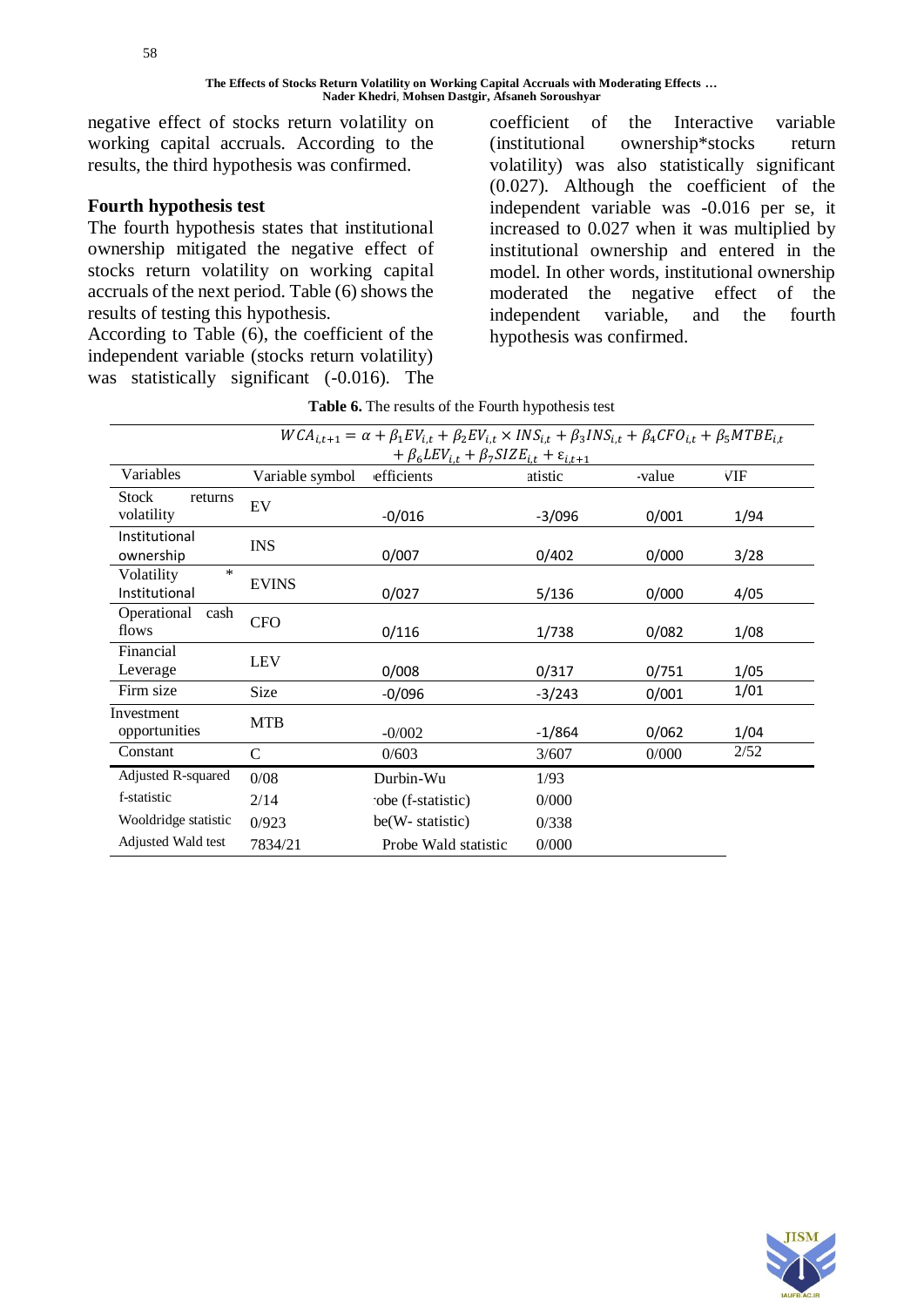**The Effects of Stocks Return Volatility on Working Capital Accruals with Moderating Effects … Nader Khedri**, **Mohsen Dastgir, Afsaneh Soroushyar**

## **Discussion and Conclusion**

The test results indicated that stocks return volatility had negative effects on working capital accruals of firms. Nevertheless, the results show that stocks return volatility can have different effects on working capital accruals of firms with respect to which life cycle state they are in. It means that the negative effect of the independent variable (stocks return volatility) on working capital accruals was at the lowest level for the firms experiencing the decline stage, whereas it was at the highest level for the firms experiencing the maturity stage. This finding can be justified by the fact that maturity firms show high negative reactions to return volatility because they have made the most of their potentials and reached a degree of stability in profitability and cash flows at which their investment opportunities decrease gradually. The low coefficient of decline firms explains the fact that they try to survive and cope with the risk of being eliminated from the capital market by expanding their operations and increasing their working capitals if they encounter appropriate investment opportunities, despite the market volatility and turbulence. This finding is consistent with the predictions made by Benmelech et al*.* (2010) and Dickinson (2011). Accordingly, declining firms increase their investments to overcome limitations and regain their market shares.

Other research results show that both ownership concentration and ownership of institutional shareholders mitigated the negative relationship between stocks return volatility and investment of firms in their working capitals. These results are consistent with the findings of Yang & Giang (2008) and Bohel et al*.* (2009), who emphasized the positive roles of ownership concentration and

institutional investment in stocks return volatility. According to their findings, increasing the ownership of institutional investors had a stabilizing effect on stocks return volatility. as well as, the findings of this study were consistent with the research results of Fakhari and Taheri (2011) and Aflatooni *et al.* (2015), who concluded that increasing the ownership percentage of institutional shareholders decreased stocks return volatility. This effectiveness is rooted in a wide range of factors such as direct access to organizational information, political relations, and extensive monitoring facilities. In fact, the monitoring role of institutional investors can change the behavior of firms including their investment behavior.

At the same time, the effectiveness coefficients of ownership structures on investment decisions in the capital markets of developing countries such as Iran is higher than those of countries with developed capital markets. This is mainly due to the defects of these markets such as information asymmetry and higher agency costs bringing the inefficiency of investment decisions. Ownership concentration can greatly reduce the information asymmetry and immunize investment decisions against return volatility by applying an accurate monitoring mechanism to managerial performance. As a result, when uncertainty emerges in the market, the value of the option to wait decreases for firms with concentrated ownerships.

The result of testing the first hypothesis demonstrates that investors should not always regard decreasing investment as a negative index in the analysis of financial status of firms. Instead, they should evaluate these decreases with respect to market volatility within the option-to-wait framework of managers of firms. In addition, when financial

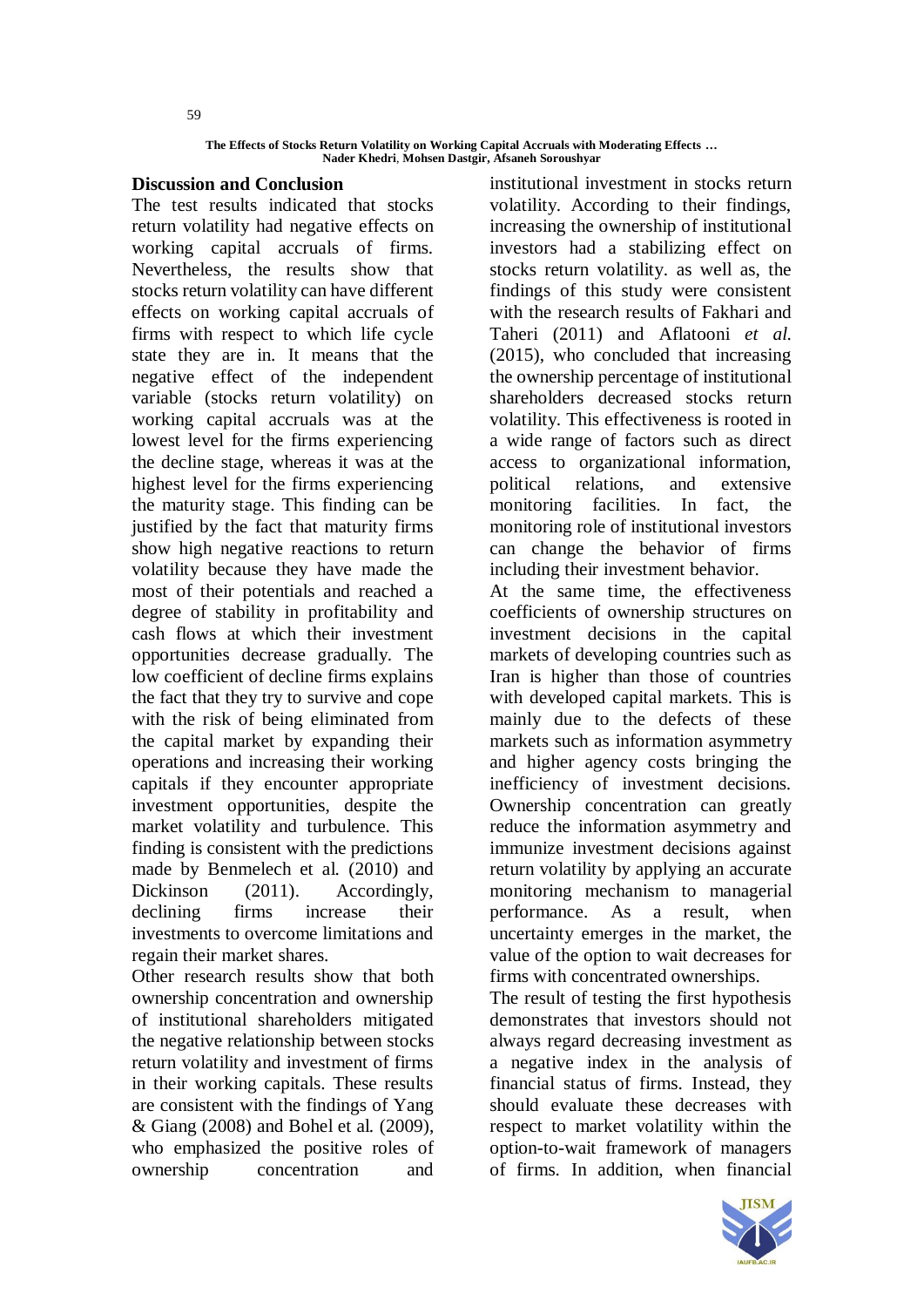analysts and investors are analyzing the quantity and quality of investments of firms, especially short-term investments, they should interpret analysis results with respect to the life cycle stage in which a firm is. As well as, the research results indicated that declining firms showed the lowest negative reaction to return volatilities, and most of the firms experiencing the decline stage of their life cycles were public-owned old firms. Therefore, in line with Article 44 of Constitution of the Islamic Republic of Iran, it is necessary to transfer these firms to the real private sector so that an obstacle will be presented to the elimination of these firms from Iran's economy through an efficient and motivated management effort.

Ownership concentration and institutional ownership are among the mechanisms which can partially mitigate the weaknesses of the corporate governance system in developing countries such as Iran due to the absence of a comprehensive and efficient corporate governance system. Therefore, potential investors can concentrate their investments on the firms with institutional ownership or ownership concentration.

# **References**

Abed-Nazari, M., Noravesh, I., & Ebrahimi, E. (2013). The relation between investment opportunities and profit with consideration of life-cycle companies. *Empirical research in financial accounting*, 11(39), 147-166. Abzari, M., Samadi, S., Teimouri, H. (2009). Studying the Effective Factors on Investing in Common Share in Stock Exchange (Case Study: Isfahan Regional Stock Exchange). *Journal of Iran's Economic Essays*, 5(10), 137-162.

Adizes, I. (1989). Corporate Lifecycles: How and why Corporations Grow and Die and What to do About It, Englewood Cliffs, and NJ: Prentice Hall.

Aflatooni,A., Ansari, I., Zolghi, H.(2015). *Investigating the effect of institutional ownership on stock returns volatility*, Paper presented at 3<sup>th</sup> International Conference on Accounting and Management, Tehran, (in Persian).

Akhgar, M., & Mirzaee, B. (2019). The Relationship between Lifecycle and Idiosyncratic Volatility with Emphasis on Fundamental and Information Uncertainty of Firms listed on the TSE. *Quarterly Financial Accounting*, 11(42), 100-129.

Arif, S., Marshall, N., & Yohn, T. L. (2016). Understanding the relation between accruals and volatility: A real options-based investment approach. *Journal of Accounting and Economics*, 62(1), 65-86.

Benmelech, E., Kandel, E., & Veronesi, P. (2010). Stock-based compensation and CEO (dis) incentives. *The Quarterly Journal of Economics*, 125(4), 1769- 1820.

Bernanke, B. S. (1983). Irreversibility, uncertainty, and cyclical investment. *The quarterly journal of economics*, 98(1), 85-106.

Bohl, M. T., Brzeszczyński, J., & Wilfling, B. (2009). Institutional investors and stock returns volatility: Empirical evidence from a natural experiment. *Journal of Financial Stability*, 5(2), 170-182.

Brailsford, T. J., Oliver, B. R., & Sandra, L. P. (1999). Theory and Evidence on the Relationship between Onwership Structure and Capital Structure. *Department of Commerce, Australian National University, ACT, Australia.*

Brennan, M. J., & Schwartz, E. S. (1985). Evaluating natural resource



60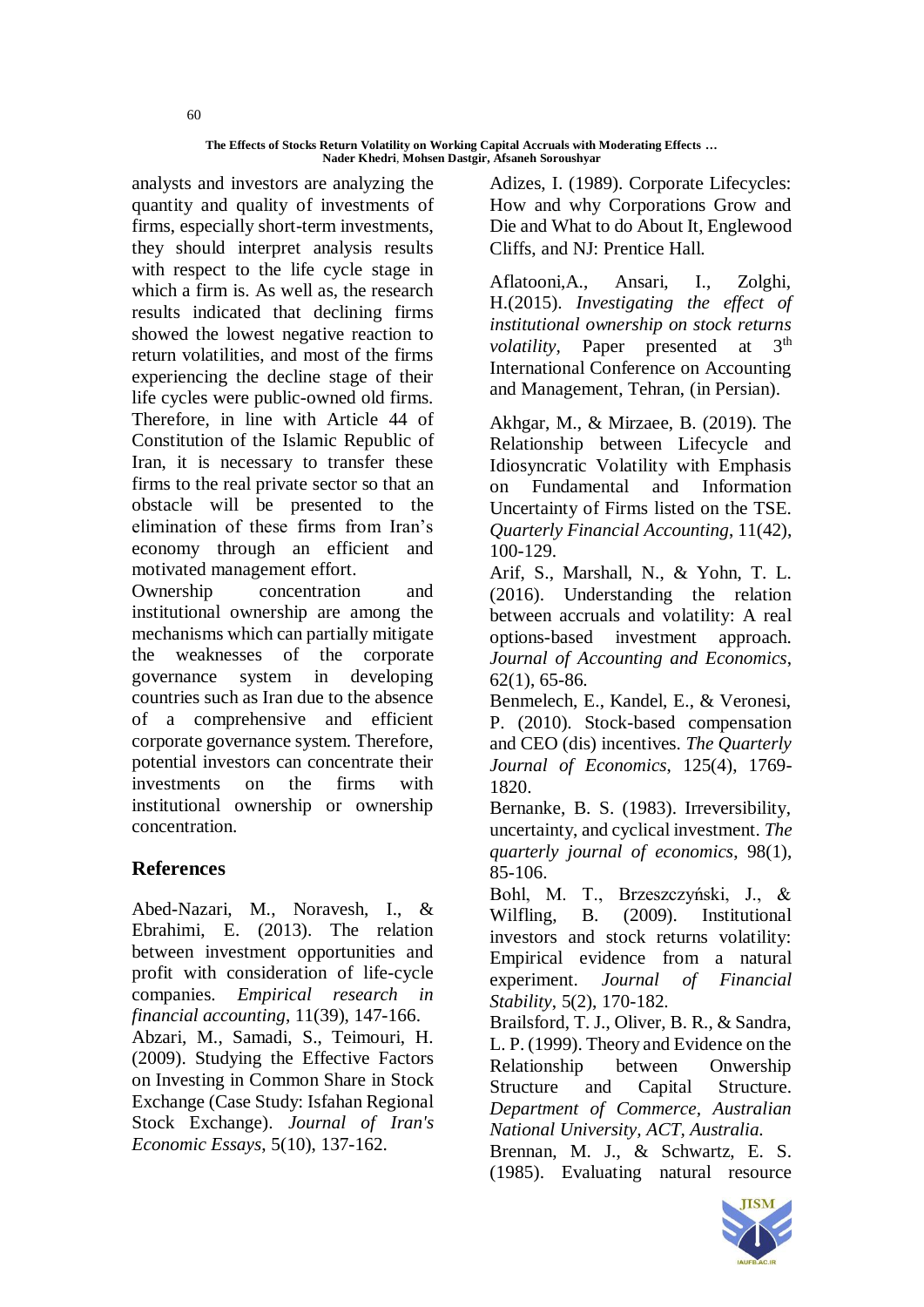investments. *Journal of business*, 58(2), 135-157.

Che, L. (2018). Investor types and stock return volatility. *Journal of Empirical Finance*, 47, 139-161.

Chen, Z., Du, J., Li, D., & Ouyang, R. (2013). Does foreign institutional ownership increase return volatility? Evidence from China. *Journal of Banking & Finance*, 37(2), 660-669.

Dechow, P., Ge, W., & Schrand, C. (2010). Understanding earnings quality: A review of the proxies, their determinants and their consequences. *Journal of accounting and economics*, 50(2-3), 344-401.

Dickinson, V. (2011). Cash flow patterns as a proxy for firm life cycle. *The Accounting Review*, 86(6), 1969-1994.

Dixit, A. K., Dixit, R. K., & Pindyck, R. S. (1994). *Investment under uncertainty* (1rd Ed.). Princeton university press.

Eisdorfer, A. (2008). Empirical evidence of risk shifting in financially distressed firms. *The Journal of Finance*, 63(2), 609-637.

Faff, R., Kwok, W. C., Podolski, E. J., & Wong, G. (2016). Do corporate policies follow a life-cycle?. *Journal of Banking & Finance, 69*, 95-107.

Fakhari, H., Taheri, E. (2011). The Study of Relationship between Institutional Investors and Stock Returns Volatility. *Journal of Financial Accounting Research*, 2(4), 159-172.

Falahati, Manijeh. (2006). Pathology of the Iranian Stock Exchange, *Commercial Surveys*, 20(4), 24-29.

Grenadier, S. R., & Malenko, A. (2010). A Bayesian approach to real options: The case of distinguishing between temporary and permanent shocks. *The Journal of Finance*, 65(5), 1949-1986. Hasan, M. M., & Habib, A. (2017). Corporate life cycle, organizational financial resources and corporate social

responsibility. *Journal of Contemporary Accounting & Economics*, 13(1), 20-36. Ikizlerli, D. (2020). Institutional investors and stock market volatility. Evidence from Korea. *Applied Economics Letters*, 27(6), 473-476.

Jenkins, D. S., Kane, G. D., & Velury, U. (2004). The impact of the corporate life‐ cycle on the value‐relevance of disaggregated earnings components. *Review of Accounting and Finance*. 3(4), 5-20.

McDonald, R., & Siegel, D. (1986). The value of waiting to invest. *The quarterly journal of economics*, 101(4), 707-727.

Miller, D., & Friesen, P. H. (1980). Momentum and revolution in organizational adaptation. *Academy of management journal*, 23(4), 591-614.

Miller, D., & Friesen, P. H. (1984). A longitudinal study of the corporate life cycle. *Management science*, 30(10), 1161-1183.

Osta, S., Gheitasi, R. (2012). The Effect of Firm Life Cycle on the Discretionary Accruals. *Journal of Financial Accounting Research*, 4(1), 89-104.

Paternoster, R., Brame, R., Mazerolle, P., & Piquero, A. (1998). Using the correct statistical test for the equality of regression coefficients. *Criminology*, 36(4), 859-866.

Quinn, R. E., & Cameron, K. (1983). Organizational life cycles and shifting criteria of effectiveness: Some preliminary evidence. *Management science*, 29(1), 33-51.

Rezaei, F., Weysihesar, S. (2014). The effect of political connections with the government on the relationship between ownership concentration with quality of financial reporting and the cost of equity capital. *Accounting and Auditing Review*, 21(4), 449-470.

Schwartz, E. S., & Trigeorgis, L. (Eds.). (2004). *Real options and investment*